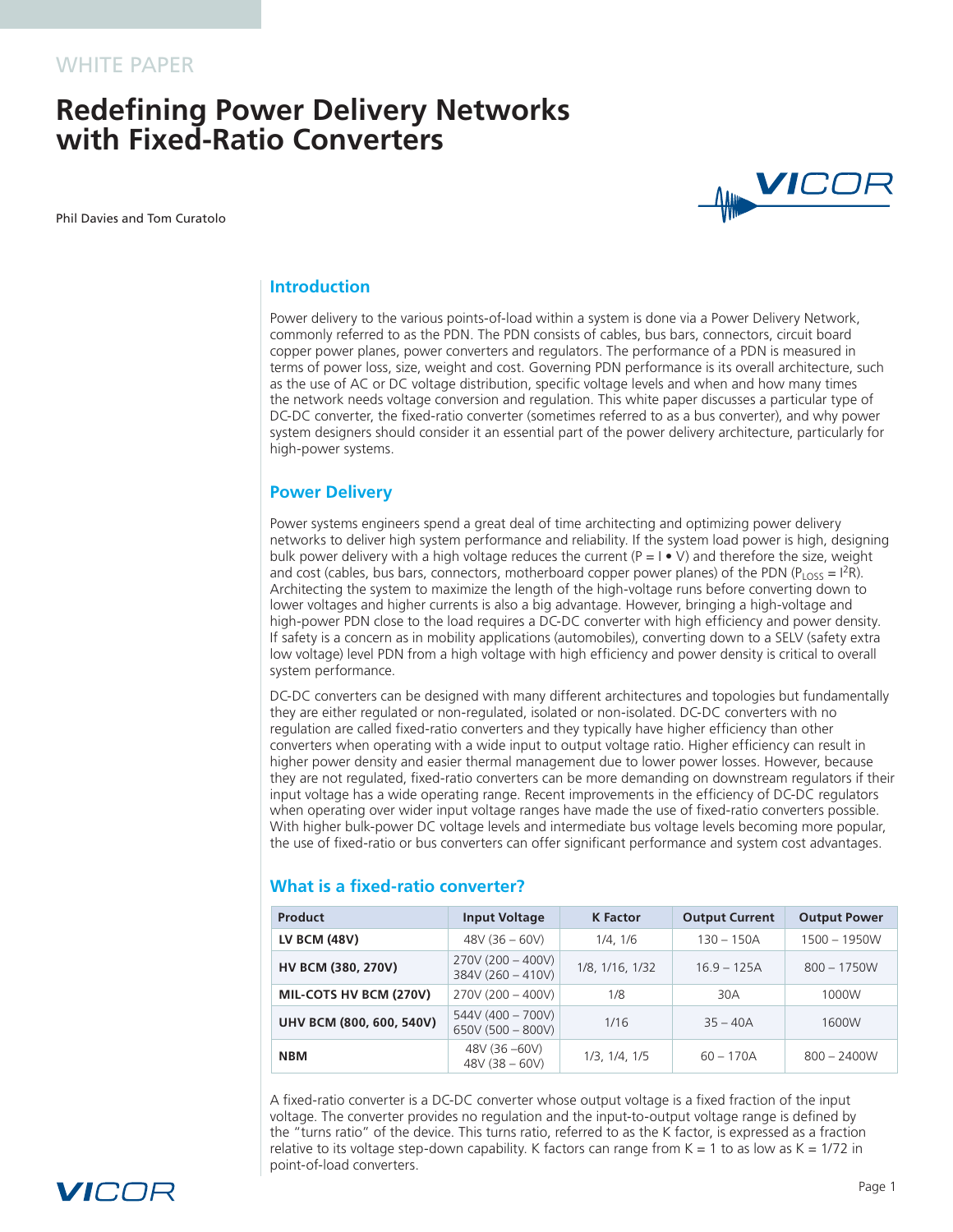Typical inputs are low voltage (LV), high voltage (HV) and ultra-high voltage (UHV). K factors are then selected based on the desired PDN voltage and PoL design.

Fixed-ratio converters can be isolated or non-isolated and, as is the case with Vicor converters, capable of bidirectional power flow and voltage conversion. For example, a K 1/12 fixed-ratio converter with bidirectional capability can be operated as a boost converter with a K of 12/1.

## *Figure 1*

*Step‑up and step‑down K factors of a bidirectional fixed‑ratio converter*



Additional design flexibilities offered by fixed‑ratio converters include ease of paralleling to meet higher power demands and connecting converter outputs in series to provide higher output voltages, effectively changing the K factor by  $N \cdot K$  (N = number of bus converters).

#### *Figure 2 BCM converters*

*in a parallel array*





## *Figure 3*

*BCMs with outputs connected in series for higher output voltage*

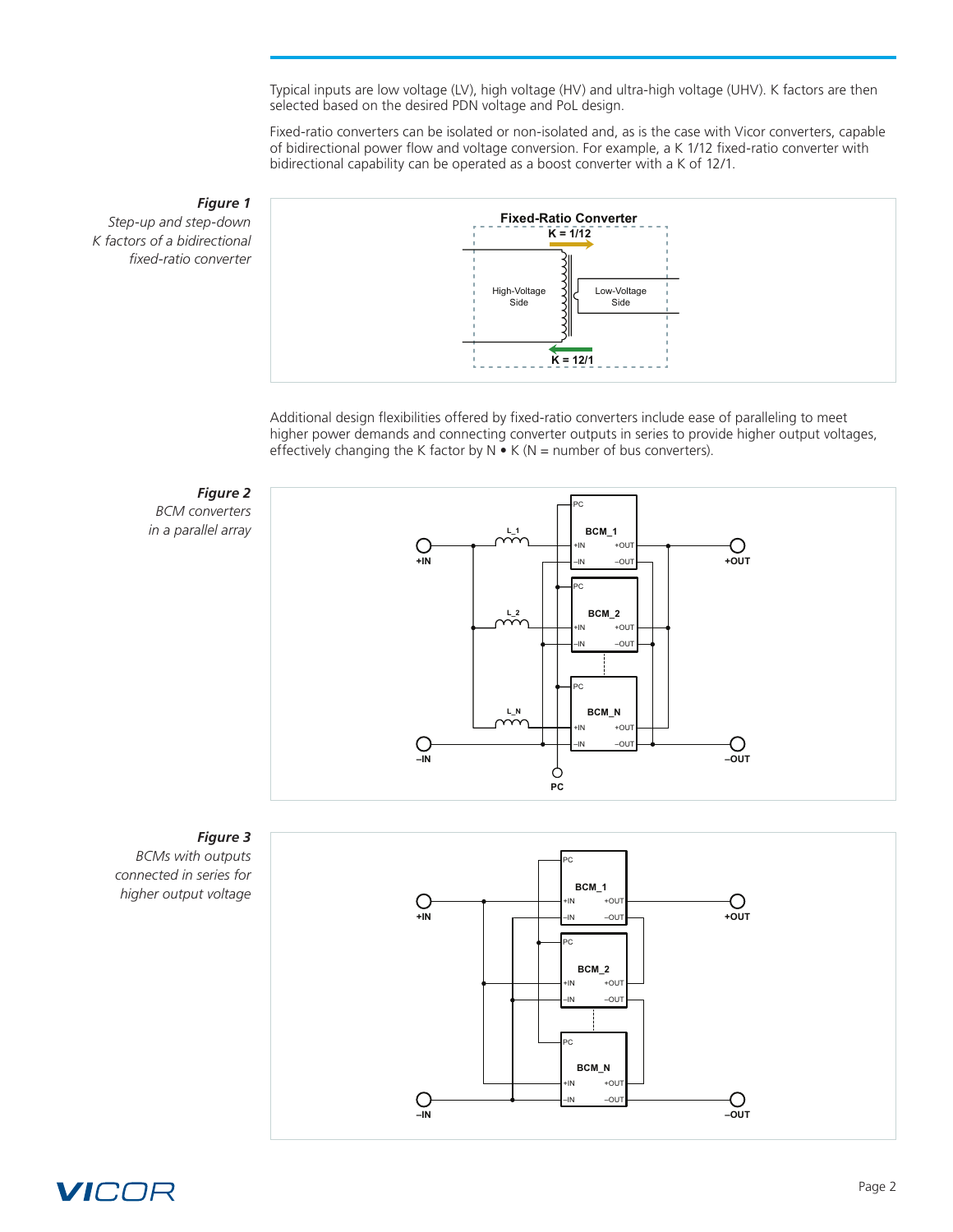#### **What is a Sine Amplitude Converter (SAC™)?**

In a "hard switched" converter the output power is proportional to the converter duty cycle, which can be varied to provide more or less power from the secondary. This category of circuits is called Pulse Width Modulated or PWM converters. The switching frequency is practically limited to several hundred kHz by the high levels of power dissipated by the switching devices. Despite its shortcomings, the PWM converter is superior to linear regulators in applications where the input/output voltage ratio was large; the PWM converter started the movement to the widespread use of DC-DC converters.

The SAC is a transformer-based series resonant topology. Unlike regulated quasi‑resonant ZCS / ZVS converters, the Sine Amplitude Converter operates at a fixed frequency equal to the resonant frequency of the primary‑side tank circuit.

The switching FETs in the primary are locked to the natural resonant frequency of the primary and are switching at zero crossing points, eliminating power dissipation in the switches (boosting efficiency) and greatly reducing the generation of high-order noise harmonics (requiring less filtering of the output voltage). The current in the primary resonant tank is a pure sinusoid rather than a square wave or a partially sinusoidal waveform as seen in prior generations of converters. This also contributes to reducing harmonic content and provides a much cleaner output noise spectrum.

The leakage inductance of the primary is minimized in a Sine Amplitude Converter since it is not the critical energy storage element.

The SAC can therefore operate at a much higher frequency allowing for a much smaller transformer, and increasing both power density and efficiency. The Vicor BCM operates at a frequency of several MHz; this frequency is fixed regardless of load. In response to an increased load on the secondary, the Sine Amplitude Converter reacts by increasing the amplitude of the sinusoidal current on the primary resonant tank. This in turn increases the amount of energy coupled into the secondary, countering the increased load. When the load current is reduced, the amplitude of the sinusoid decreases approaching zero under "no-load" conditions.

The output impedance of the Vicor bus converter is extremely low, reflecting the low output impedance of the resonating tank circuit on the primary side of the transformer, which ideally presents zero impedance at its resonant frequency. This impedance is essentially flat up to approximately two-thirds of the resonant frequency. This is approximately one half the output impedance of a conventional IBC.

The sinusoidal nature of the current in the primary leads to advantages in the electrical noise profile of the SAC. The output noise spectrum is very narrow with major components at the switching frequency and two times the switching frequency (due to the full wave rectification of the output). Output filtering is easily achieved with small high-frequency ceramic‑type capacitance.

## **Selecting fixed‑ratio converters**

Vicor fixed-ratio converter modules offer a large selection of voltage ranges, K factors, isolation or non-isolation and bidirectional operation. There are four primary families that address different bulk power, intermediate bus and point-of-load conversion needs:

- **1.** BCM® isolated bus converters
- **2.** NBM™ non‑isolated bus converters
- **3.** ∨TM™ isolated and non-isolated current multipliers, used as PoL converters in conjunction with an upstream regulator (PRM™)
- **4.** MCM™ modular current multipliers, used as PoL converters with an upstream regulator and driver (MCD)

The Vicor Sine Amplitude Converter (SAC™) topology is used in all Vicor converter modules, enabling them to outperform competing fixed-ratio converters in virtually every relevant metric, including conversion efficiency, power density, package profile, transient response and bandwidth.

## **Solving the toughest problems in automobiles and data centers**

Power delivery networks are undergoing significant changes due to the soaring power demands within many end-markets and applications. As new features are added and performance levels advance, higher voltages are being used for power delivery as a way to reduce the physical size, weight and cost of the PDN itself.

Two markets undergoing rapid changes to their PDN architectures are automobiles and data centers. The electrification of vehicles to meet new  $CO<sub>2</sub>$  emission standards and the move to pure electric vehicles has seen the addition of 800V, 400V and 48V conversion and regulation requirements within vehicles.



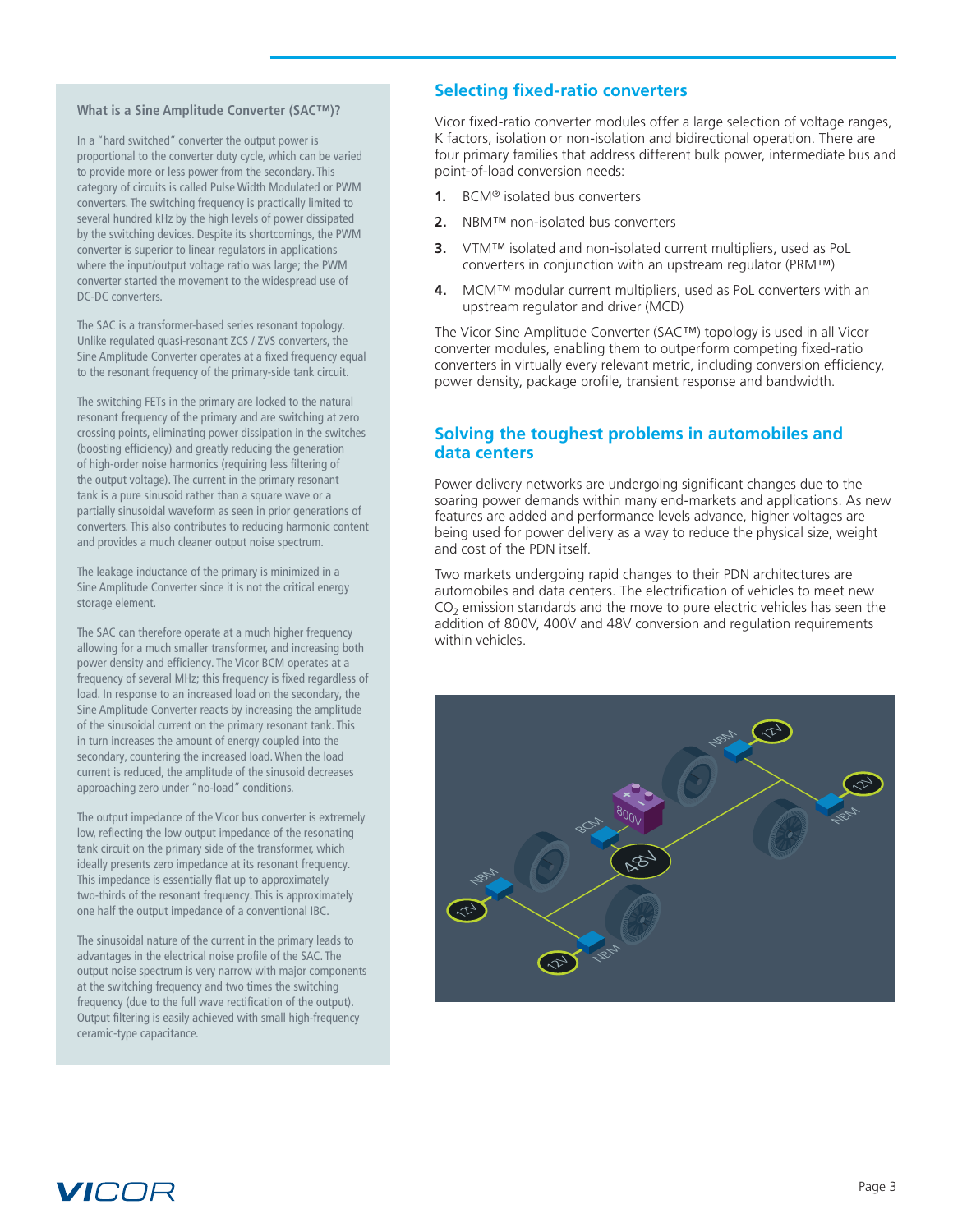The data center market is adding 380V and 48V PDNs to support the addition of artificial intelligence (AI) and high-performance computing. Processor steady-state and peak current demands have been on an almost exponential rise. This dramatic increase is causing a PDN dilemma at the point-of-load, requiring a complete rethinking of architectures, topologies and packaging to solve the problem.



#### *Figure 4*

*Power requirements are rising at a rapid rate, driven by new higher‑powered applications like AI, cloud computing and electric vehicles*

#### **Isolated converters are a great choice for UAVs, EVs and exascale computing**

Tethered UAVs and exascale computing racks use high voltages of 800V and 380V, respectively, as a means of reducing the size, weight and cost of their bulk power cables. In the case of a tethered drone, the power cable to the drone can be over 1000 meters in length, which the drone must lift to achieve its flying height.

Exascale computing racks are approaching power levels of 100kW, which eliminates the possibility of using traditional 12V distribution. Redefining the power delivery architecture by utilizing high-power-density Vicor K 1/8 BCMs that can be located in close proximity to each of the server blades enables 380V DC distribution in the rack, significantly reducing the size, weight and cost of the PDN. The 380V DC is developed from the output of the front-end three-phase AC-DC converter.

The bidirectional capability of these devices is also opening up new applications such as delivering power to wireless radio towers equipped with new high-power 5G systems. In these applications the 48V SELV provided by the ground power supply is up-converted to 384V with a K 1/8 fixed-ratio BCM™ used in reverse to give an 8/1 step-up conversion. This significantly reduces the size and cost of the power cable that delivers power to the 5G radio systems at the top of the tower.

In mobility applications such as electric vehicles, high-voltage distribution is not used due to safety issues. However, high-density, low-weight BCMs can provide excellent options for 800V-to-48V or 400V-to-48V conversion. The 48V is SELV and can be distributed around the vehicle to significantly reduce cable size from the traditional 12‑volt PDN system.

Three-phase AC-DC front-end power converters can also take advantage of the BCM's high density and efficiency, using them for the DC‑DC conversion and isolation functions following the rectification and PFC stages of the converter.

By utilizing new Vicor 800V and 380V fixed‑ratio isolated bus converters (BCMs), with power densities up to 2735W/in<sup>3</sup> and efficiencies up to 98% peak, power system architects are not only solving their PDN challenges but also achieving very high system performance.

#### **Non‑Isolated step‑down converters optimize 48V power**

Hybrid vehicle and cloud computing server applications that want to take advantage of higher‑voltage PDNs but are restricted to SELV environments can utilize the significant density, efficiency and flexibility advantages of a non-isolated fixed-ratio converter like the Vicor NBM. In these applications many designers need to keep their legacy 12V loads, but still require a cost-effective and high-performance 48V-to-12V converter to take full advantage of a 48V PDN.